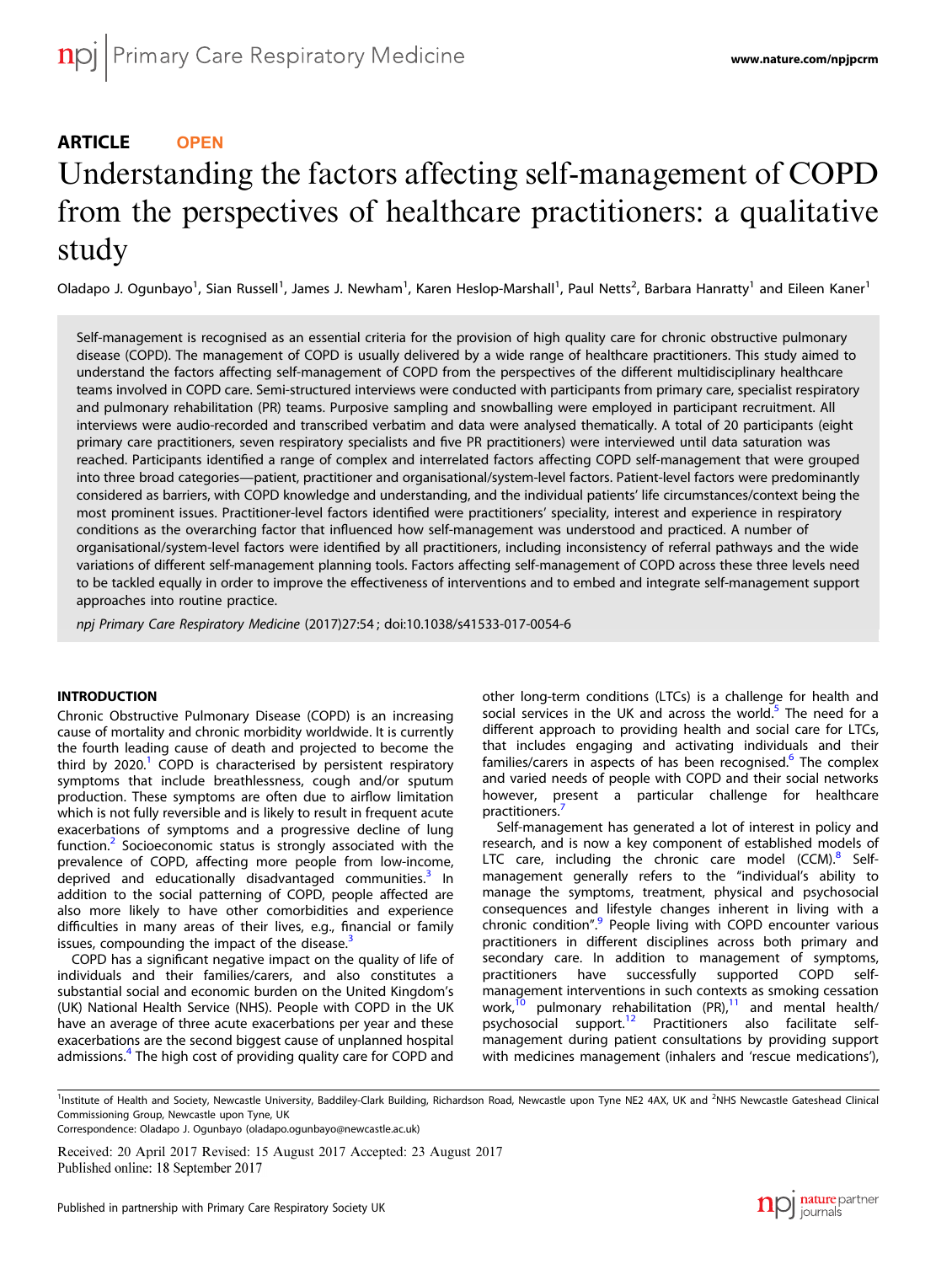2

managing breathlessness, preventing exacerbations, promoting positive lifestyle changes, and referring/signposting patients to relevant community resources.<sup>[13](#page-8-0)</sup>

Recent research has shown that there is significant heterogeneity in how self-management and self-management interven-tions for COPD have been defined and operationalised.<sup>[14](#page-8-0)</sup> A key goal of self-management interventions is sustained positive behaviour change among patients.<sup>[13](#page-8-0)</sup> Implementing behaviour change techniques (BCTs) that considers a patient's level of education and literacy, for example, use of visual aids<sup>[15](#page-8-0)</sup> and 'teach-back' techniques<sup>[16](#page-8-0)</sup> have been recommended to promote patient engagement in self-management.<sup>[17](#page-8-0)</sup> While the factors affecting general self-management approaches have been explored from the patients' perspective,  $18$  there is little research on practitioners' perspectives on factors affecting COPD selfmanagement. The few existing studies have either explored practitioners' perspectives on specific areas of self-management such as PR.<sup>[19,20](#page-8-0)</sup> COPD guidelines and care recommendations<sup>[21](#page-8-0)-[24](#page-8-0)</sup> or have focussed on particular practitioners, rather than the wider multidisciplinary team (MDT).

Furthermore, while self-management is embedded within clinical guidelines for  $\text{COPD}^{25}$  $\text{COPD}^{25}$  $\text{COPD}^{25}$  there are no explicit selfmanagement delivery strategies specified for the different members of the MDT. This qualitative study aimed to explore the views of the MDT to understand their experience of the factors affecting COPD self-management.

## **RESULTS**

Participant characteristics

Of the 28 practitioners that were approached, 20 took part in the study. Reasons for non-participation were inability to arrange

interview dates/venues and lack of interest. Participants' mean age was 45 years (range: 26–60 years), 15 were females. All participants were White British and most (15) worked full time. Participants' mean duration of working within healthcare was 23 years (range: 1–40years). Table 1 below summarises the job role of participants.

Data analysis revealed a range of complex and interrelated factors affecting COPD self-management that were grouped into three broad categories; patient-level, practitioner-level and organisational/system-level factors (Fig. 1). The themes and subthemes that emerged mapped onto these categories.

| <b>Table 1.</b> Participants job roles $(n = 20)$ |                                                                                                                                  |
|---------------------------------------------------|----------------------------------------------------------------------------------------------------------------------------------|
| Healthcare team                                   | Job title                                                                                                                        |
| Primary care team $= 8$ (40%)                     | • General practitioner (GP) = 2<br>$\bullet$ Practice nurse $=$ 2<br>• Community matron $=$ 2<br>• Practice pharmacist $= 1$     |
| Specialist respiratory<br>team = 7 (35%)          | • Community pharmacist $= 1$<br>• Specialist respiratory/COPD<br>$practitioners = 6$<br>• Consultant respiratory physician $=$ 1 |
| Pulmonary rehabilitation<br>team = 5 (25%)        | • Respiratory nurse $=$ 1<br>• Physiologist $= 1$<br>• Physiotherapist $= 1$<br>• Technical/exercise instructor = 1              |
|                                                   | • Occupational therapist $(OT) = 1$                                                                                              |



Fig. 1 Categories and themes of factors affecting self-management of COPD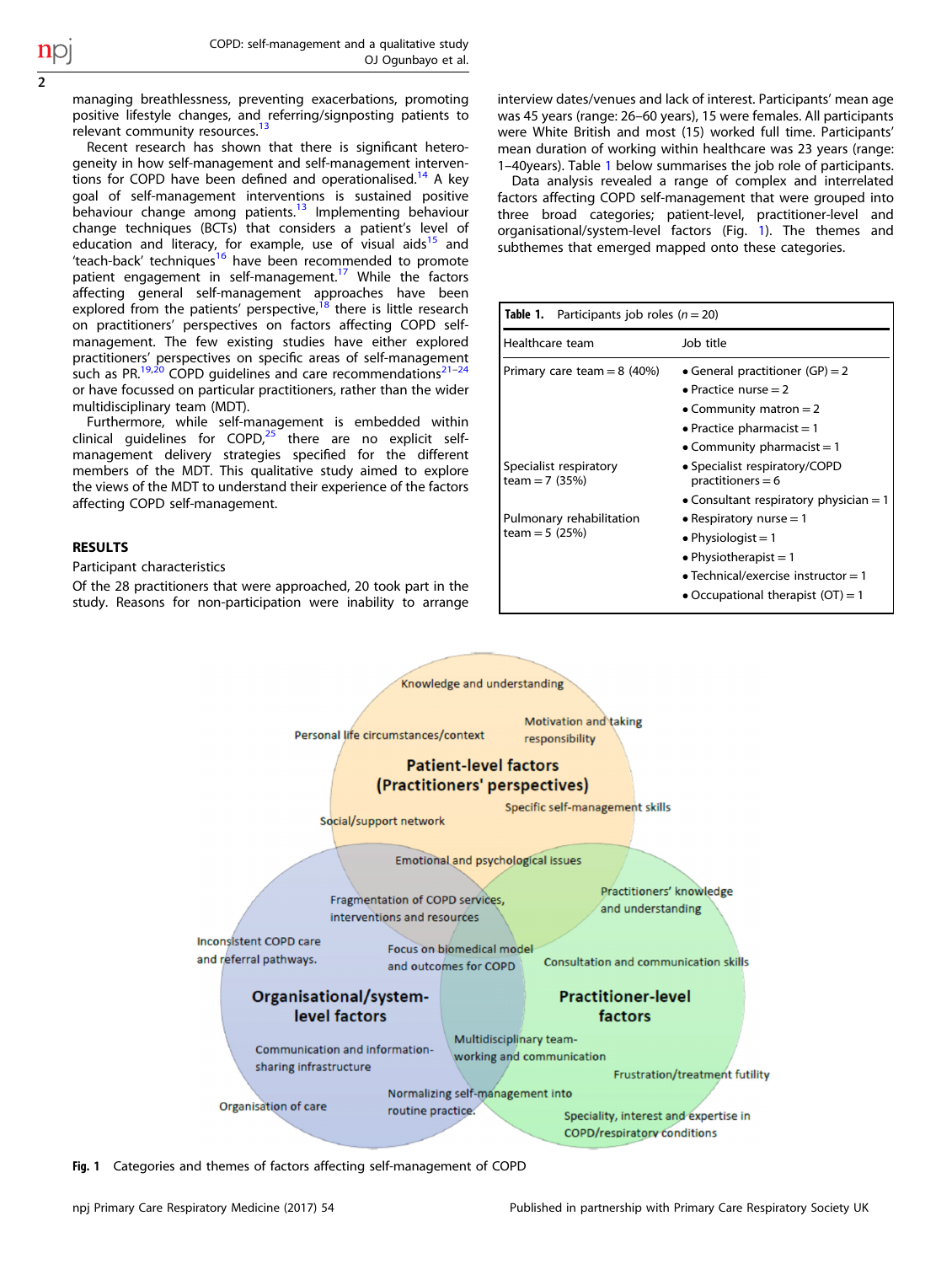<span id="page-2-0"></span>Table 2. Patient-level factors (Practitioners' perspectives): themes and exemplar subthemes

| <b>Themes</b>                           | Subthemes/exemplar codes                                       |
|-----------------------------------------|----------------------------------------------------------------|
| Knowledge and<br>understanding          | • COPD aetiology, diagnosis and prognosis<br>• COPD trajectory |
|                                         | • Medicines-inhaler technique and 'rescue<br>packs'            |
| Motivation and taking<br>responsibility | • Changing behaviour e.g., smoking                             |
|                                         | · Uptake of referrals and appointments e.g.,<br><b>PR</b>      |
|                                         | • Managing and maintaining lifestyle                           |
| Emotional and                           | • Anxiety and depression                                       |
| psychological issues                    | • Frustration and quilt                                        |
|                                         | • Self-efficacy and confidence                                 |
| Specific self-<br>management<br>skills  | • Self-monitoring                                              |
|                                         | • Exacerbation management                                      |
|                                         | • Problem-solving, goals-setting                               |
|                                         | Social/support network • Family and peer support               |
|                                         | • Social isolation                                             |
|                                         | • Access to support                                            |
| Personal life                           | • Comorbidity                                                  |
| circumstances/context                   | • Living/housing arrangement                                   |
|                                         | • Socioeconomic conditions                                     |
|                                         | • Education/literacy                                           |
|                                         |                                                                |

## Patient-level factors (Practitioner's perspective)

Practitioners described these as key issues that were associated directly with COPD patients and that influenced individual patient's attitude and ability to engage in self-management. These factors (Table 2) affected patients in varied ways but were often shaped by their individual life experiences and beliefs.

Participants indicated that the patient-level factors, rather than being discrete, overlapped and were intricately connected to each other. The ways that these factors interacted with one another varied, with some factors mutually dependent on each other, while some other factors are a consequence of others. As an example, participants indicated that some patients become socially isolated due to the fear and anxiety of exacerbating their condition when they leave their homes, escalating their lack of interest and involvement in social and community activities that may improve their COPD and quality of life. Similarly, participants indicated that poor patient knowledge and understanding of the aetiology and prognosis of their COPD may reduce their motivation to accept certain behaviour changes (such as quitting smoking) or uptake of a practitioner recommendation (e.g., to attend PR). This reduced motivation may in turn affect how patients engage in specific self-management behaviours such as taking inhalers, self-monitoring and exacerbation management.

And it's, they don't understand the progression of their condition and things like that…that's when your patients do get frustrated, and they lose faith in their inhalers and the people who are trying to help them. "Them inhalers don't work."…. Specialist Respiratory/COPD practitioner

Patient-level factors described were mostly barriers. Many of the patient-level factors were discussed to varying extents by participants but there was an overwhelming consensus that the personal life circumstances/contexts of individual COPD patients was the key determinant as to whether, and how patients engaged in self-management.

Like I am going to see a lady next week that has got horrendous issues going on. She has got various family problems, money problems, housing problems. Then she has got breathing [problems] and she has got a youngish family. In amongst all that is a person that can't breathe either. It is pulling that big star together of their lifestyle and trying to work out what is going on. Respiratory Occupational Therapist Therapist

There was a general consensus that any intervention or approach that targets at least one of these patient-level barriers would be likely to have a cascading effect on other factor(s). For example, most participants believed that improving knowledge and understanding via a targeted and individualised approach to patient education would have the most significant impact on other patient-level factors. Patients' knowledge and understanding appeared to be the factor that practitioners perceived they could more easily influence amongst other patient-level factors.

Gosh—easiest things. The easiest things depend on individual patients and how they perceive and understanding. I think it is patients' understanding. If they have got an understanding of the condition—if they know and are able to take things in and absorb things… Community Matron

While practitioners acknowledged their role in supporting patients to address the patient-level factors that were barriers to COPD self-management, many suggested that these factors were often within the sphere of control of patients and that patients should take on more responsibility. The key challenge however, was that patients tended to defer most of the responsibility to practitioners.

They have to take a lead on some of it [COPD management]. I think that's the difficulty with, not all patients, I don't want to group them all together. The difficulty with a lot of COPD patients is they can sometimes put the onus onto healthcare professionals. Specialist respiratory nurse

## Practitioner-level factors

Practitioner-level factors that were identified included those factors directly associated with how the roles, experiences and skills of practitioners influenced how they supported patients to self-manage (Table [3](#page-3-0)). Most participants did not explicitly view practitioner-level factors as barriers affecting self-management of COPD when compared to patient-level factors.

Practitioners' specialty, interest and expertise in COPD/respiratory conditions appeared to be the most pertinent factor that determined how they engaged in COPD self-management support. Participants that worked in specialist COPD/respiratory teams and PR teams appeared to be more involved in holistic selfmanagement support.

I really enjoy my job. I really enjoy just having one clientele [COPD patients] to look after….I get the [mix] of seeing patients, sometimes at their very worst, and I get to see them get better in their home environment, and to see them through the progression of being ill, starting treatment, getting better, and assisting them in any other ways ….And I'm constantly looking at, like, their home environment, and whether or not they need any kind of mobility aids, or how they're managing at home, and problem solving in that kind of sense, still, as well. So I get the whole holistic, kind of, thing with my patients…..I think you get to see the sense of the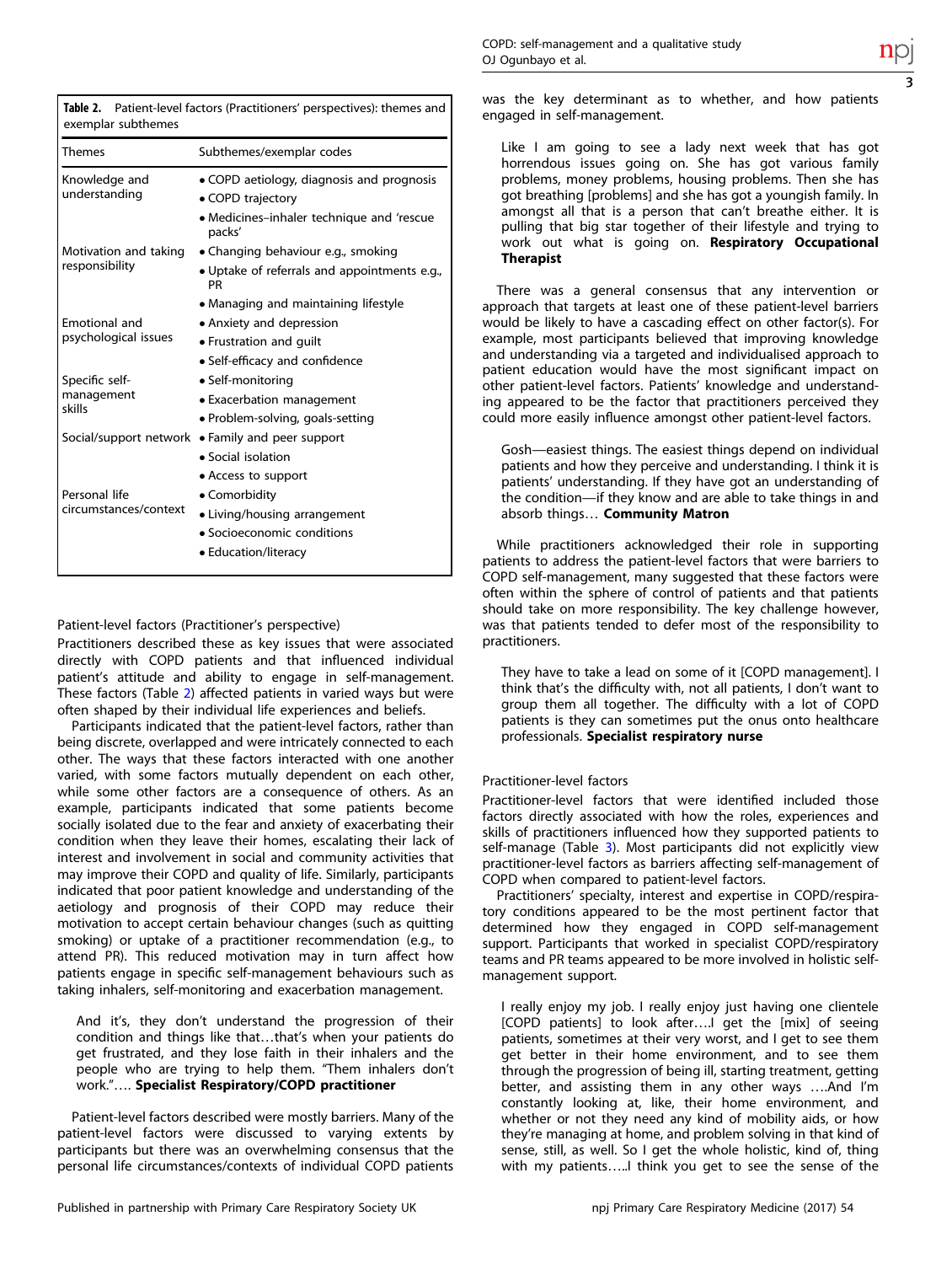<span id="page-3-0"></span>

| <b>Themes</b>                                                        | Subthemes/exemplar codes                                                          |
|----------------------------------------------------------------------|-----------------------------------------------------------------------------------|
| Speciality, interest and expertise in COPD/respiratory<br>conditions | • Generalist (Primary care) and specialists (specialist respiratory and PR teams) |
|                                                                      | • Specific skillset, e.g., behaviour change, breathing techniques                 |
| Practitioners' knowledge and understanding                           | • Conceptual understanding of self-management                                     |
|                                                                      | • Confirming/delineating COPD diagnosis                                           |
| Communication/consultation skills                                    | • Behaviour change techniques, e.g., motivational interviewing                    |
|                                                                      | • Patient education vs. self-management education                                 |
| Multidisciplinary team-working and communication                     | • Communication and information sharing                                           |
|                                                                      | • Multidisciplinary skill-mix                                                     |
| Frustration/treatment futility                                       | • Managing COPD patients' expectations                                            |
|                                                                      | • Dealing with the 'difficult' patient                                            |
| Normalising self-management into routine practice                    | • Varied self-management planning tools                                           |
|                                                                      | • Changing practice/practitioner culture                                          |

patient; you get a lot more from the patient, I think, seeing them in their home environment. Specialist Respiratory/<br>COPD Practitioner

Participants within primary care teams tended to engage in selfmanagement support from the much narrower perspective of exacerbation management and annual clinical reviews of COPD patients.

The majority of the time when I see patients with COPD is usually when they are perhaps presenting either to me with an exacerbation of COPD or perhaps when they are presented with something else and I am opportunistically taking the chance to review their COPD. Perhaps it is a medication review or if they have come in with a symptom which may be due to the breathing, reviewing their inhalers and management in that respect. Most of the long-term condition organised management, sort of annual reviews are done by the nursing team in the practice... General Practitioner

Support provided by the practitioners that viewed selfmanagement as 'exacerbation management' focused on providing information about symptom recognition, management and the use of 'rescue packs'.

I suppose at the moment, when we were taught about selfmanagement, I mainly focused on the self-management like exacerbations at home. I don't do goal setting, I'll be honest, for COPD. Practice Nurse

Many participants recognised the need for improved communication with COPD patients and enhanced consultation skills in areas such as the use of BCTs (e.g., Cognitive Behaviour Therapy (CBT), motivational interviewing); specific self-management support skills (e.g., collaborative action-planning and goal-setting); dealing with patients' psychological and emotional issues; and the use of a consistent referral pathway (e.g., social prescribing).

I know some of the nurses are doing their introduction to CBT [cognitive behavioural therapy]. I think it is quite important that we all have that ability to be able to challenge somebody's thought process. It doesn't matter whether you are a nurse going in or an OT going in or a physio or a doctor, you still need to be able to sing from the same song sheet. If you all have a little bit of knowledge about that skill to be able to say to a respiratory patient, "You will be fine. Let's talk about it. Let's explore this a little bit further". I think you all need to have that bit. Respiratory Occupational Therapist

However, some participants indicated that they already applied some form of BCTs in their interaction with patients even though this may not follow a structured or systematic format.

You probably do [behavioural counselling/motivational interviewing] but without formally knowing that that's what you are doing…. It's trying to work with the patient, trying to understand their needs. Getting onto their level because their level is going to be different with every patient. Try and find out what their needs are, what their education needs are and then working with that. Specialist Respiratory/COPD practitioner practitioner

## Organisational/system-level factors

Organisational/system-level factors (Table [4\)](#page-4-0) were felt to operate at a higher-level than patient- and practitioner-level factors and included the organisational processes and commissioning arrangement that influenced self-management. For example, the lack of continuity in some services and interventions available to COPD patients, for example PR, were perceived as being intrinsic to the ways that these services were commissioned.

Another thing which is frustrating for us, the programme (PR) only lasts six weeks and it is a rolling programme so we have just discharged a lot of people. We feel like at the time, especially in this venue, we get a class put together you start completing people….We would like a class and we would like longer than six weeks maybe. It is the way it is commissioned by CCGs. Pulmonary Rehabilitation Practitioner (Instructor)

Organisational/system-level factors varied, depending on the healthcare teams that participants worked within. On the whole, factors relating to inconsistency of referral pathways (e.g., to PR or to specialist teams) and the wide variations of different self-management planning tools (e.g., British Lungs Foundation self-management plans) were acknowledged by almost all participants as a cross-cutting factor that affected how they engaged in self-management of COPD.

It would be really nice that we all use the same selfmanagement plan. That would make things a whole lot easier, the hospitals and us. That is a big thing, and it's got to be a simple plan because we haven't got hours to sit and go through it. Practice Nurse

Some of the organisational/system-level factors were more evident among participants working within specific healthcare teams, for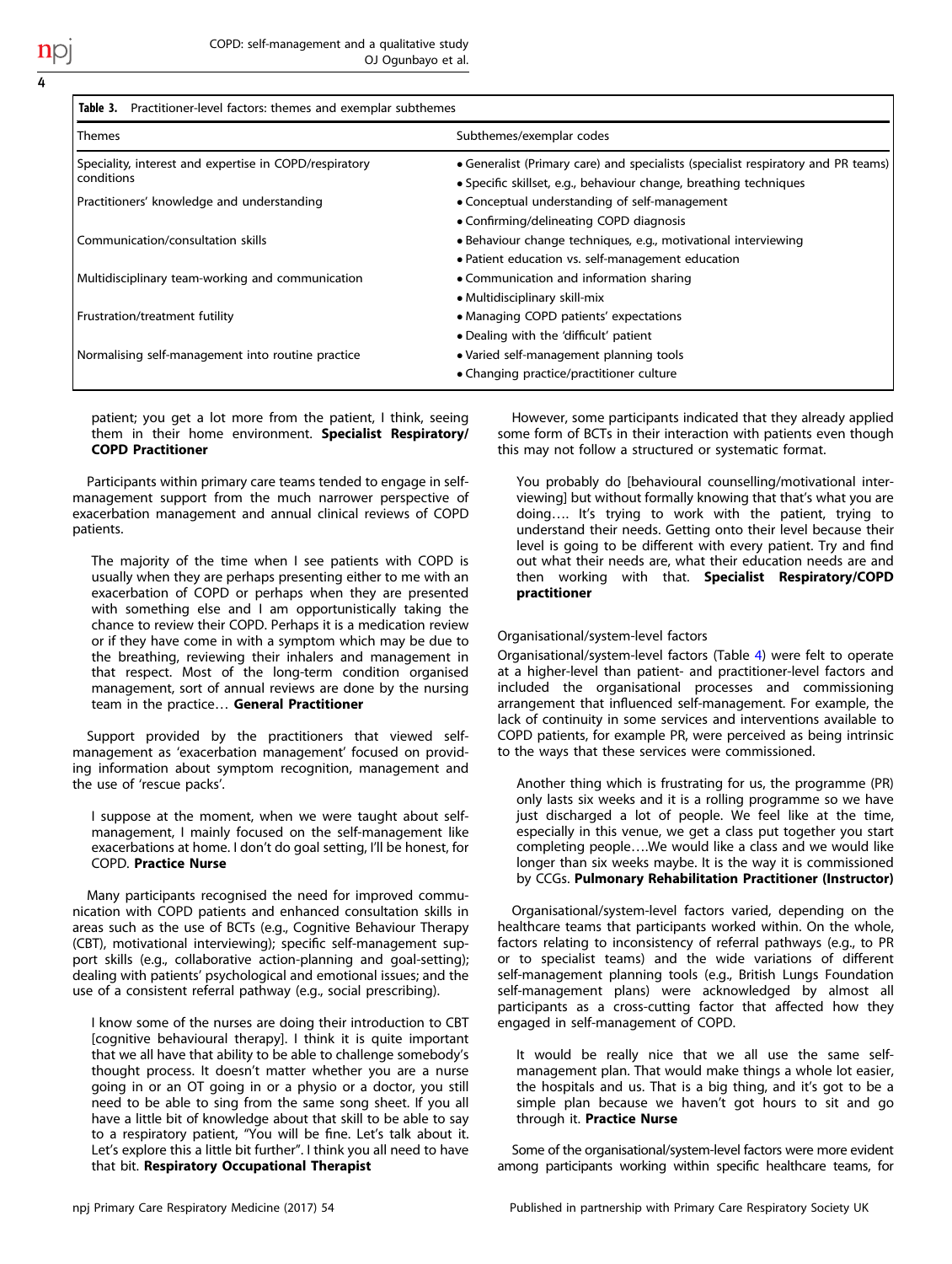<span id="page-4-0"></span>Table 4. Organisational/system-level factors: themes and exemplar subthemes

| Themes                                                         | Subthemes/exemplar codes                                                |
|----------------------------------------------------------------|-------------------------------------------------------------------------|
| Fragmentation of COPD services,<br>interventions and resources | • Awareness and access to resources<br>• 'Postcode' lottery             |
| Focus on biomedical model<br>and outcomes for COPD             | • 'Over-medicalisation' of COPD card<br>• Incentives, e.g., QOF targets |
| Organisation of care                                           | • Reactive system                                                       |
|                                                                | • Convoluted care pathway/referral<br>systems                           |
| Communication and<br>information-sharing infrastructure        | • Continuity of care                                                    |
|                                                                | • Slow system                                                           |
| Inconsistent COPD care and<br>referral pathways.               | • Varied self-management planning<br>tools                              |
|                                                                | • Local variations                                                      |

example, the systematic focus on the biomedical approach to the management of COPD within primary care teams, where the use of 'rescue medications' were prioritised, influenced how some practitioners provided self-management support and planning.

It [self-management plan] says if your symptoms are wellcontrolled, use your normal medication, if you become more breathless you increase your Salbutamol, then if you start coughing more phlegm up, the phlegm changes colour, you're more short of breath, start your rescue pack….I would because we aim to give everybody a rescue pack... **General**<br>Practitioner

Similarly, participants working within PR teams expressed their frustration with referrals and uptake of PR services by patients despite its wide availability and awareness of the service. Participants here indicated that referrals to the service varied across different geographical areas and suggested an organisational approach that promoted better communication and integration of the service into routine patient care.

Our role is to provide a service, Pulmonary Rehab, but we're doing more than that. We're going out with leaflets. We're visiting doctor's surgeries. We're visiting the hospital. We've sat and talked in front of consultants. I don't know what it is with some people that there seems to be a barrier…. It's hard to understand as well because you know the patients are out there. These classes should be full. That's what we find the most frustrating.... Pulmonary Rehabilitation/Respiratory<br>Nurse

Participants also indicated that organisational/system-level factors could concurrently affect both COPD patients and practitioners, for example, in terms of awareness, availability and access to self-management resources. Some participants indicated that many COPD patients may be confined to a 'postcode lottery' in the care they received based on their geographical location leading to inconsistencies and inequalities in the care provided.

…There is a postcode lottery whether you get steroids and a rescue pack. That seems to be the in thing. "I haven't got steroids. I haven't got antibiotics". There is a mixed bag about that. Respiratory Occupational Therapist

Likewise, a reactive system inherent with providing referrals to high value interventions like PR where practitioners only refer patients who have experienced a critical incident (frequent exacerbation or hospital admission), and patients who otherwise may have benefited from this service are missed.

On our computer, we'll have a flash up score that if you've gone through the score with them [the patient] and it is breathless, it does pop up to say, "Please offer…" And it does every time until you say yes or no, you're going to. But I would say, yes, it is probably the ones that have had admissions to hospital that are more referred than perhaps in general practice…. I think we could perhaps be doing more to offer them… It would probably, as I say, be better for them to-Before they got really poorly and needed admissions to hospital if we could help them, or find ways to help them before they got to that stage, it might prevent hospital admissions. Practice Nurse

## **DISCUSSION**

## Main Findings

Our analysis reveals a complex range of factors that affects selfmanagement of COPD at different levels. Categorising these factors into three levels, patient-, practitioner- and organisational/ system-levels, helped to unpack the nuances in the themes that emerged. Among the patient-level factors identified in this study, the individual life circumstances/context of COPD patients was the key factor described by practitioners that determined whether, and how patients engaged in self-management. There was, however, recognition of the challenges of providing holistic and personalised support, particularly among practitioners in primary care, who prioritised addressing patients' knowledge and understanding over other factors. Other practitioners (specialist respiratory and PR teams) that would otherwise be able to provide these more holistic patient-centred support are often limited by the commissioning arrangement of their service (e.g., early hospital discharge and readmission prevention service and PR service), where they often tend to see patients episodically and usually after a critical incident.

Practitioner's specialty, experience and interest in COPD/ respiratory diseases was the prominent practitioner-level factor that influenced how COPD self-management was supported in practice. The more specialist practitioners (specialist respiratory and PR) appeared to have a better, more holistic grasp of selfmanagement, whereas, the generalist practitioners (primary care) engaged in COPD self-management from a narrower perspective (mainly exacerbation management). Whilst this specialist/generalist divide is an understandable feature of the health system, there is a need to develop ways of providing a more consistent selfmanagement message and strengthen existing pathways for the benefit of the patient. The organisational-level factors highlighted were more specific to the practice settings of the different practitioners but pointed to the need of a more joined-up communication and coordinated system to deliver a comprehensive and consistent self-management package for patients with COPD.

## Interpretation of findings in relation to previous work

The factors affecting self-management of COPD have been conceptualised as being along a spectrum of barriers and facilitators.<sup>[18](#page-8-0)</sup> The patient-level and organisational/system-level factors in our study were mostly located at the 'barriers' end of the spectrum in comparison to practitioner-level factors. While practitioners perspectives of patient-level factors are consistent with what is known in the literature about barriers to self-management,<sup>[22](#page-8-0)–[24,26](#page-8-0)</sup> the practitioner- and organisational/systemlevel factors provide new insights into the operational barriers that could hinder the implementation of COPD self-management interventions. Most COPD self-management interventions focus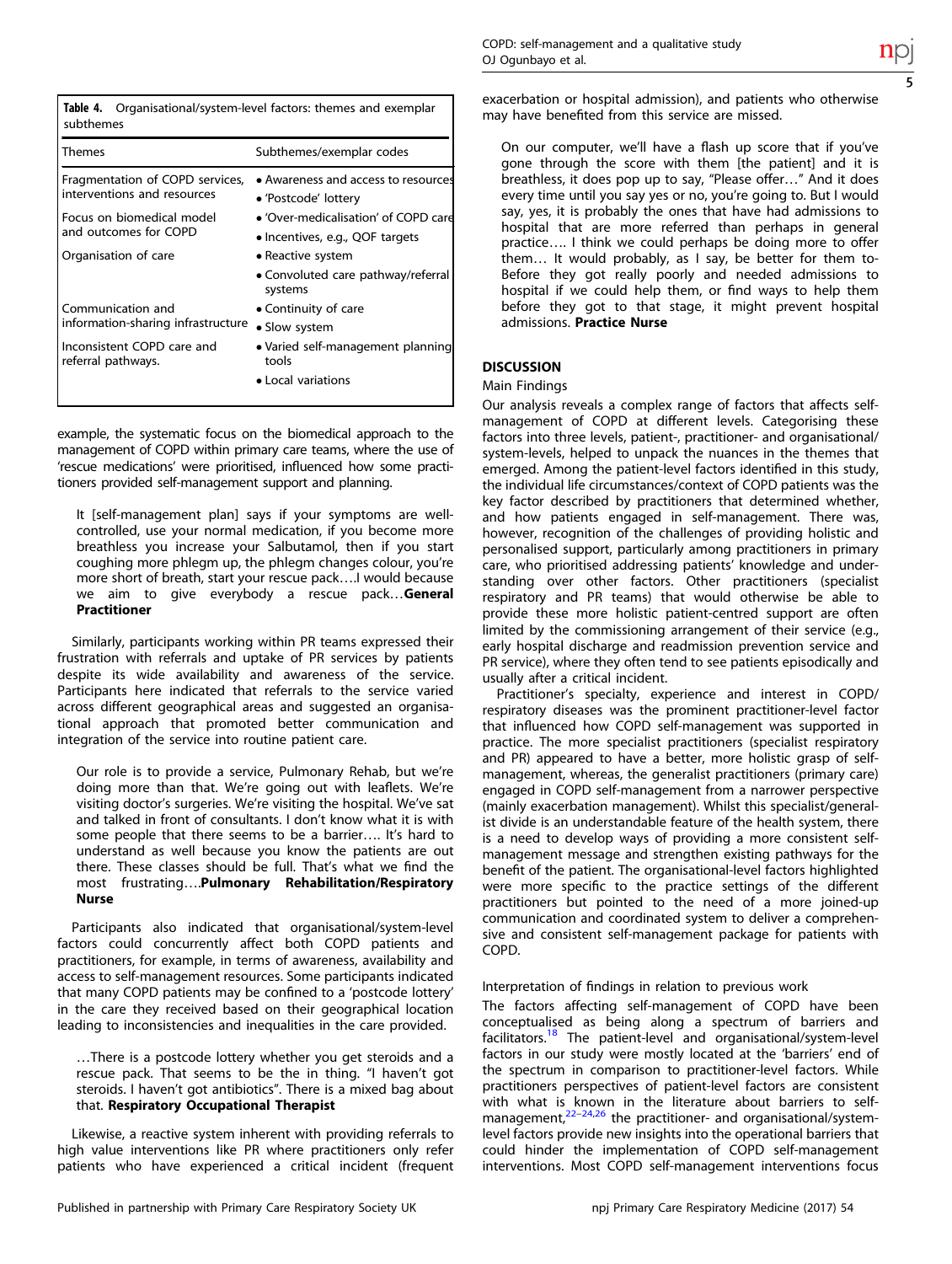their attention and investment in addressing the key patient-level factors while practitioner-level and organisational-level factors are given less attention.<sup>[27](#page-8-0)</sup>

The alignment of the beliefs and priorities of both patients and practitioners are essential pillars in the delivery of self-management and care for people with COPD and other LTCs.<sup>[28](#page-8-0),[29](#page-8-0)</sup> A large body of review literature has reported on factors affecting self-management of COPD from the perspectives of patients (and their families)<sup>[18](#page-8-0),[30](#page-8-0)</sup> but few studies have explored the perspectives of practitioners.<sup>[31,32](#page-8-0)</sup> Among the few practitioner studies, the perspectives of the wider MDT is limited. Hence, considering the perspectives of the various MDTs working across different settings is crucial to understanding the delivery and implementation of care in such a complex condition as COPD.<sup>33</sup>

Our study highlighted the differences in how practitioners working in different settings approached self-management support of COPD. The need for better cooperation, communication and information-sharing among the different primary care and secondary care practitioners in the care of COPD has previously been reported.<sup>35</sup> In addition, practitioners in this study described variability in access and uptake of interventions that promote COPD self-management across different geographical areas, which has potential to widen health and care inequalities.<sup>[36](#page-8-0)</sup> Practitioners however recognised the need for increased practitioner knowledge and awareness of local/community services and interventions that promote self-management. With the right organisational support systems in place, the proactive use of enhanced referral pathways and social prescribing strategies may help to tackle this. $36,37$  Furthermore, models such as the CCM<sup>[8](#page-7-0)</sup> and the House of  $\text{Care}^{28}$  prescribe changes to organisational processes (e.g., integrated IT systems and responsive commissioning) as a way of addressing these and other organisational/system level factors.

The management of COPD by practitioners is often 'overmedicalised' with primary focus on the use of inhalers and rescue medications, whereas self-management interventions is not often given adequate attention.<sup>[35](#page-8-0)</sup> Patient education to address the gap in knowledge and understanding appeared to be the predominant self-management support strategy adopted by practitioners in this study. While patient education is a key aspect of selfmanagement support, this alone is insufficient in changing behaviour as it requires individualised support that incorporates BCTs.<sup>[38](#page-8-0)</sup> Some authors have made a distinction between patient education and self-management education approaches, where the former is viewed as biomedical, generic and didactic, and the later patient-centred, holistic and tailored to individual patient's needs.<sup>[39](#page-8-0)</sup> Studies have shown that practitioners, particularly in primary care often prioritised patient education approaches during routine consultation with patients.<sup>[40,41](#page-8-0)</sup> Practitioners however recognised the challenge of providing holistic and personalised support, particularly among primary care practitioners, who are often inherently constrained by time and pressure to meet performance targets.<sup>4</sup>

A recent qualitative meta-synthesis of clinicians' perspectives on their roles in self-management more generally identified factors related to negotiating control with patients (didactic model vs. patient-centred approaches) and difficulties of embedding selfmanagement into routine clinical practice. $31$  In addition, studies have found a dichotomy of self-management priorities between patients and practitioners. $32$  For example, where goalsetting and motivation were considered a requisite for successful selfmanagement by practitioners, patients and family members did not identify this as an important self-management outcome. Instead, skills in managing emotions and stress were considered more important to maintain health and wellbeing. $32$  General practice nurses described key factors that affected selfmanagement as poor knowledge of COPD and aspects of selfmanagement amongst nurses, competing demands, poor team working and lack of multidisciplinary support. $43,44$  $43,44$  $43,44$  Primary care doctors, nurses and allied health practitioners working across primary, community and secondary settings have also identified barriers relating to poor understanding and awareness of COPD (e.g., delineating between COPD and asthma diagnosis), limited time, lack of awareness of educational and learning needs and expectations about patients' self-management capabilities.<sup>[22](#page-8-0),[26](#page-8-0)</sup> Similar findings have also been reported in studies in other LTCs.<sup>[45](#page-8-0),[46](#page-8-0)</sup> Our study supports these findings and has brought the perspectives of these different practitioners together, further highlighting the challenges of COPD care integration across different practitioner teams.

Organisational/system level factors relating to communication, information-sharing and making referrals (e.g., for PR) and the practical difficulties that patients face have been reported in some studies.<sup>[19](#page-8-0)</sup> The first national primary care COPD audit in England and Wales found that the use of triple therapy interventions, which were expensive and potentially less effective interventions, were often prioritised over high value interventions such as PR, flu vaccination, and smoking cessation advice.<sup>[47](#page-8-0)</sup> Our study has highlighted patient-level, practitioner-level and organisational/ system-level factors that potentially hinder practitioners from delivering these high value COPD self-management interventions. These findings point to a whole-systems approach to delivering self-management support of COPD with components that operates at patient, practitioner and organisational level.<sup>[48](#page-8-0)</sup> Implementation studies that have explored a whole-systems approach in COPD are sparse, $45$  but evidence from other LTCs like asthma,<sup>[49](#page-8-0)</sup> and diabetes <sup>[50](#page-8-0)</sup> showed significant improvements in clinical and health outcomes, and reduced hospital admission.<sup>[45,49](#page-8-0)</sup>

## Strengths and limitations

A key strength of this study was the inclusion of a range of multidisciplinary healthcare team members from both primary and secondary care involved in the care of COPD, which has provided a more nuanced understanding of the factors affecting self-management of COPD. However, due to the relatively small numbers of participants from each group, the transferability of the findings should be treated with caution. The involvement of two researchers in the data collection and analysis improved rigour and strengthened the study's analysis and findings. Respondent validation of the final coding framework was undertaken via participatory workshops with practitioners and this further strengthened the credibility of the findings. While participants were recruited purposively to achieve a representative sample, some practitioners such as mental health practitioners and healthcare assistants were not included. This may warrant further investigation as some of these practitioners are also involved in delivering specific self-management interventions, e.g., CBT and social prescribing. Furthermore, participants were recruited based on self-selection, which may indicate that participants were already interested in the topic area and may have provided socially desirable perspectives.

## Implications for future research, policy and practice

This study highlights the need for multilevel strategies that tackle the factors that hinder self-management of COPD from the patient, practitioner and organisational perspectives. In order to ensure the effectiveness of interventions and to enhance the integration of self-management support approaches into routine practice, the barriers identified across these three levels need to be tackled equally. Effing et al.<sup>[17](#page-8-0)</sup> proposed a conceptual description of COPD self-management interventions that mostly considers factors operating at the patient- and practitioner-level, but not the organisational level. There is currently limited research of how organisational/system-level factors affect selfmanagement of COPD and the perspectives of key stakeholders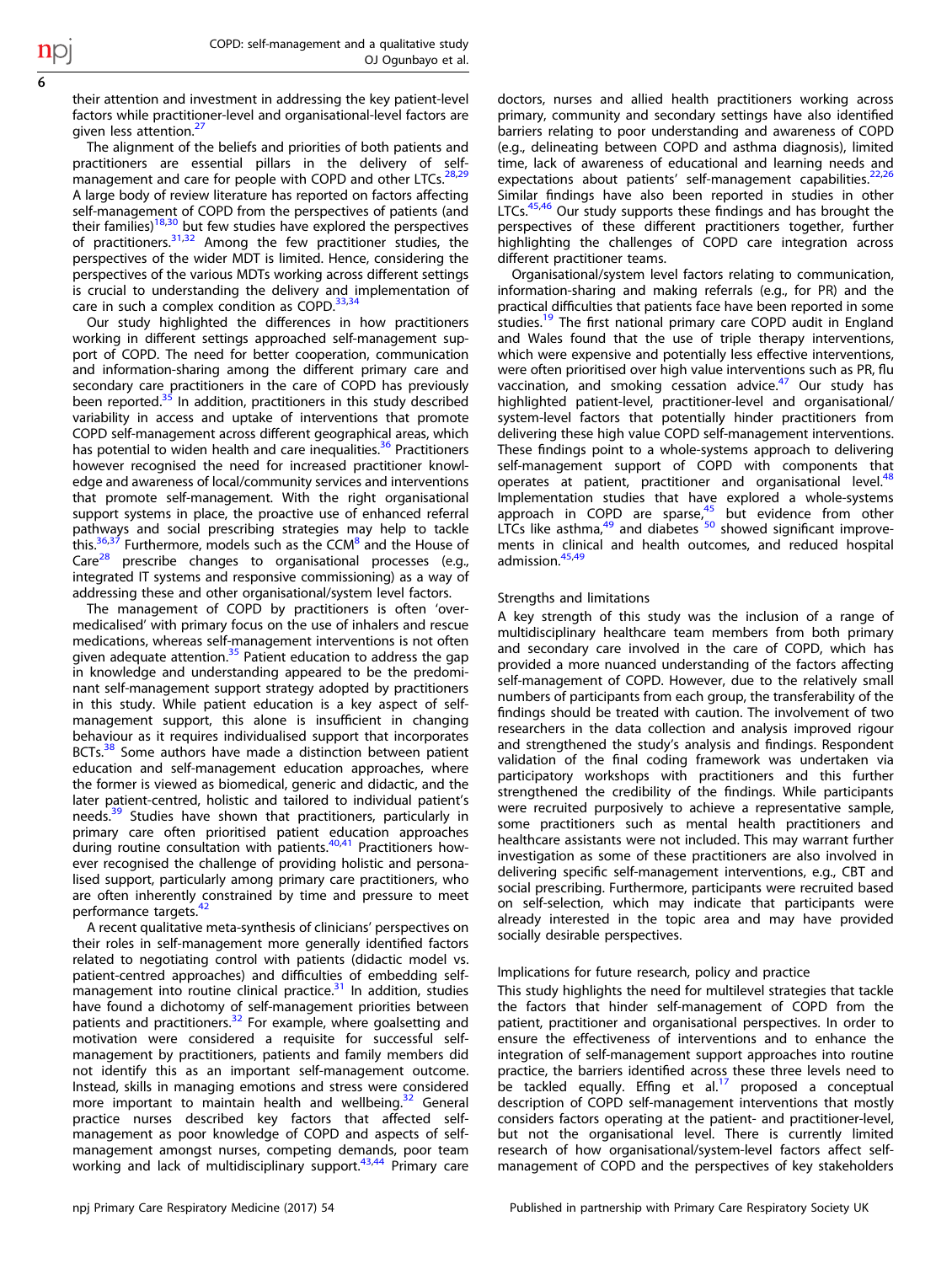<span id="page-6-0"></span>such as policy-makers and commissioners of health services is evidently absent in the literature.<sup>[32](#page-8-0)</sup> This is an important area of research that could potentially, be the missing link to improving the implementation of COPD self-management interventions. Findings from implementation studies in disease areas such as asthma and diabetes could be incorporated in the design of whole-systems approach to self-management of COPD.<sup>4</sup>

Primary care practitioners recognised the challenge of providing holistic support for COPD within a clinically-focussed GP environment. Holistic self-management support for COPD may be better provided outside the clinical environment, for example in patients' homes. While other practitioners such as specialist respiratory teams are able to provide this holistic support, these are often for a short durations. This study supports the case for emerging social prescribing models that make use of health navigators/link workers to provide long-term comprehensive self-management support within patients' homes.<sup>[37](#page-8-0)</sup> Furthermore, primary care practitioners may benefit from joint/inter-professional education and networking with other members of the MDT to provide opportunities to share experiences and improve skills in areas such as the use of BCTs and provision of holistic COPD selfmanagement support. In addition to promoting better communication and teamwork across different practitioner teams, a move towards models of care such as the Year of Care<sup>51</sup> that embeds care and support planning in primary care consultations for COPD may prove beneficial. Another approach may be to embed specialist COPD practitioners within primary care and community teams, for example in diabetes, to ensure continuity of selfmanagement along the trajectory that COPD patients go through.

| <b>Table 5.</b> Practitioner topic quide                       |                                                                                                   |  |
|----------------------------------------------------------------|---------------------------------------------------------------------------------------------------|--|
| Broad topic area                                               | Specific question area and probes                                                                 |  |
| Background                                                     | Introduction and experience                                                                       |  |
|                                                                | • Education, work history, job role, area of practice/specialty                                   |  |
|                                                                | • Special interest in COPD?                                                                       |  |
|                                                                | 'Typical' day at work                                                                             |  |
|                                                                | • Patient type—working with COPD and/or other LTCs                                                |  |
|                                                                | · Interaction with other HCPs-GPs, nurses, hospitals, specialists, PR, etc                        |  |
| Understanding of the concepts of 'self-management'             | Describe the term 'self-management'                                                               |  |
| and self-management support                                    | • Who and what is involved?                                                                       |  |
|                                                                | • How do COPD patients 'self-manage'?                                                             |  |
|                                                                | Based on how you described 'self-management', how do you provide support?                         |  |
|                                                                | · Generic (checklist) vs. personal approach?                                                      |  |
|                                                                | • Is this different for other conditions?                                                         |  |
| Self-management support for COPD                               | Self-management/self-monitoring support                                                           |  |
|                                                                | • Stable COPD                                                                                     |  |
|                                                                | • Acute exacerbations                                                                             |  |
|                                                                | Specific COPD self-management interventions                                                       |  |
|                                                                | • Medical (medications/inhalers, 'rescue packs') and lifestyle (smoking, physical activity, diet) |  |
|                                                                | • Mental/psychological health                                                                     |  |
|                                                                | • Referrals/signposting to PR, community teams, CBT                                               |  |
|                                                                | Self-management planning                                                                          |  |
|                                                                | • COPD specific plans                                                                             |  |
|                                                                | • Action planning, goal setting and follow-up                                                     |  |
|                                                                | • Involving patients in shared decision-making during consultation?                               |  |
| Strategies for implementing<br>self-management support of COPD | Using specific examples, can you describe strategies on;                                          |  |
|                                                                | • Managing patient confidence/self-efficacy                                                       |  |
|                                                                | • Motivation to engage in self-management                                                         |  |
|                                                                | • Dealing with 'difficult' patients                                                               |  |
|                                                                | • Organisational/practical support                                                                |  |
|                                                                | • Managing resources and services                                                                 |  |
|                                                                | In your current role/practice, how do you think COPD self-management can be improved?             |  |
|                                                                | • What currently works well?                                                                      |  |
|                                                                | • What doesn't?                                                                                   |  |
|                                                                | Are you confident in your ability to routinely deliver COPD self-management support?              |  |
|                                                                | • Use of any behaviour change approach?                                                           |  |
|                                                                | • Learning needs/training?                                                                        |  |
|                                                                | • Multidisciplinary approach?—roles for other team members                                        |  |
|                                                                | • Continuity of care?—e.g., transiting from hospitals to community care                           |  |
|                                                                | Any concluding thoughts/comments/questions?                                                       |  |
|                                                                |                                                                                                   |  |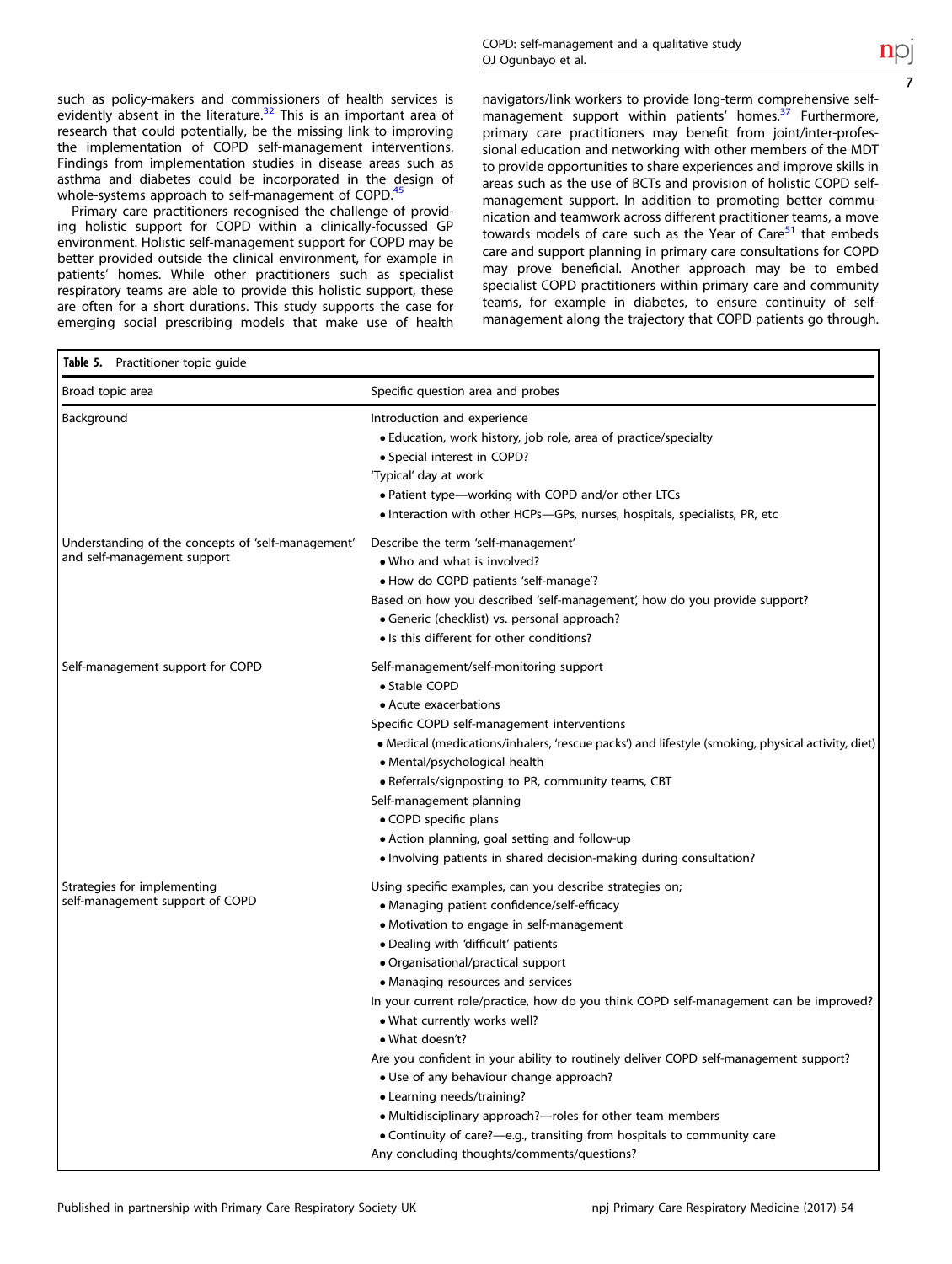## **CONCLUSION**

Self-management of COPD is an essential component of the care provided by practitioners. An understanding of barriers and enabling factors from the perspectives of practitioners is crucial to the provision of high quality healthcare. This study identified a number of patient-level, practitioner-level and organisational/system-level factors that should be given balanced attention if any COPD selfmanagement intervention is to be successfully implemented. Different members of the multidisciplinary healthcare team involved in COPD care approach self-management from different perspectives and this variation has important implications for the provision of a consistent self-management package for COPD.

## Study design

A qualitative approach that employed semi-structured interviews, underpinned by the philosophical stance of hermeneutic phenomenology, $52$  to explore participants' subjective accounts while also acknowledging the roles and preconceptions of the researchers. The study received the National Health Service (NHS) Research Ethics Committee (REC) and Research and Development (R&D) approval (REC Reference 15/NW/0951) and the methods were performed in accordance with relevant guidelines and regulations.

### Study setting

The study was based in Northeast England which has rates of COPD higher than the national average in terms of mortality, prevalence, health outcomes and health service utilisations. [\(https://statistics.blf.org.uk/copd\)](https://statistics.blf.org.uk/copd).

## Study population and sampling

Participants were practitioners involved in the care of COPD across both primary and secondary care settings. Participants were recruited by purposive sampling to achieve maximal variation $53$  in job role, i.e., primary care, specialist respiratory and PR teams. Participant recruitment and sampling continued until theoretical data saturation was achieved.<sup>5</sup>

## Recruitment strategy

Potential participants were initially identified and recruited by clinical members of the research team and other key contacts who were practitioners. Further recruitment was undertaken by attending practitioner training and engagement events, as well as via snowballing<sup>55</sup> to achieve a good variation of perspectives. Potential participants were invited to take part in the interviews via emails (with the study's information sheet attached), and were followed up via telephone calls when necessary. Suitable dates and venues were arranged with participants that agreed to be interviewed.

## Data collection

Recruitment and interviewing of participants took place between February and July 2016. Most interviews were conducted face-to-face, and one on the telephone. Interviews took place mostly at the participants' places of work or other agreed location (e.g., Café, university). The interviews were directed with a topic guide (Table [5](#page-6-0)) that was developed from the literature and evolved iteratively as the interviews progressed. The topic guide used open-ended questions with prompts and cues to explore the topic area. All participants provided written (signed) and verbal consent before the interviews commenced. Interviews were audio-recorded and lasted for approximately 90 min.

## Data analysis

Data collection and analysis were undertaken by two researchers on the project (SR and OO). Audio files were stored digitally on a secure computer network at the researchers' University office. The interviews were transcribed verbatim using a professional service. Interview transcripts were anonymised and were transferred to the QSR NVIVO software (version 11) to help manage and retrieve the data. Data analysis employed an interpretative thematic approach.<sup>56</sup> The two researchers initially analysed a sample of the transcripts separately, discussed the initial themes and agreed on a preliminary coding framework initially based on the topic guide. This coding framework was then used to analyse the rest of the transcripts. Analysis was a cyclical and iterative process that initially involved data familiarisation (initial reading of the interview transcripts) which generated themes and subthemes. The data analysis process continued with a close reading and reading of the texts with further refinements, connections and relationships made between the emergent subthemes, themes and categories. The coding and interpretation process was continuous and extensive and led to the emergence of a final coding framework consisting of three broad categories and number of themes and subthemes (Tables  $2, 3$  $2, 3$  $2, 3$  and [4\)](#page-4-0). This was agreed upon mainly by two researchers and other members of the research team, and were crosschecked against the interview transcripts. Respondent validation of the final coding framework was undertaken during two participatory workshops with practitioners that was conducted as part of the wider research project. These participatory workshops included 11 practitioners, some of whom were involved in the interviews.

### Data availability statement

The datasets generated during and/or analysed during the current study are available from the corresponding author on reasonable request.

## **ACKNOWLEDGEMENTS**

The authors are grateful to all the healthcare practitioners that took time to be part of this study, and to all those that supported participant recruitment. This research was funded by the Newcastle Gateshead Clinical Commissioning Group (CCG) research capability funding. The lead author (O.O.) was also supported by the NIHR School for Primary Care Research (Seedcorn fellowship award). The views expressed are those of the authors, and not necessarily those of the NIHR, the NHS or the Department of Health.

J.N., P.N., K.H.M., E.K. and B.H. were involved in the study conception and design and in obtaining ethical approvals. O.O. and S.R. were involved in the data collection and thematic data analysis—both are experienced qualitative researchers with backgrounds in pharmacy and medical sociology respectively. Thematic analysis was discussed with all authors. The first draft of the manuscript was written by O.O. All authors commented on the first draft and agreed with the final version.

ADDITIONAL INTO DITIONAL INCORPORATION COMPETING THE UNIVERSITY OF THE AUTHORS (SEE THE AUTHORS IN THE AUTHORS IN THE AUTHORS IN THE AUTHORS IN THE AUTHORS IN THE AUTHORS IN THE AUTHORS IN THE AUTHORS IN THE AUTHORS IN THE interests.

Publisher's note: Springer Nature remains neutral with regard to jurisdictional claims in published maps and institutional affiliations.

## **REFERENCES**

- 1. Lozano, R. et al. Global and regional mortality from 235 causes of death for 20 age groups in 1990 and 2010: a systematic analysis for the Global Burden of Disease Study 2010. The Lancet 380, 2095–2128 (2012).
- 2. Global Initiative for Chronic Obstructive Lung Disease (GOLD). Global strategy for the diagnosis, management, and prevention of chronic obstructive pulmonary disease (2017 Report) (Global Initiative for Chronic Obstructive Lung Disease, (GOLD), 2016).
- 3. Prescott, E. & Vestbo, J. Socioeconomic status and chronic obstructive pulmonary disease. Thorax 54, 737 (1999).
- 4. National Clinical Guideline Centre (UK). Chronic obstructive pulmonary disease: Management of chronic obstructive pulmonary disease in adults in primary and secondary care. (2010).
- 5. NHS England. Five Year Forward View http://www.england.nhs.uk/wp-content/ uploads/2014/10/5yfv-web.pdf (2014).
- 6. Singh D. & Ham C. Improving care for people with long-term conditions: a review of UK and international frameworks (University of Birmingham. Health services management centre, 2006).
- 7. Kaptein, A. A., Fischer, M. J. & Scharloo, M. Self-management in patients with COPD: theoretical context, content, outcomes, and integration into clinical care. Int. J. Chron. Obstruct. Pulmon. Dis. 9, 907–917 (2014).
- 8. Wagner, E. H. & Groves, T. Care for chronic diseases-The efficacy of coordinated and patient centred care is established, but now is the time to test its effectiveness. BMJ 325, 913–914 (2002).<br>9. Barlow, J., Wright, C., Sheasby, J., Turner, A. & Hainsworth, J. Self-management
- approaches for people with chronic conditions: a review. Patient Educ. Couns. 48, 177–187 (2002).

<span id="page-7-0"></span>8